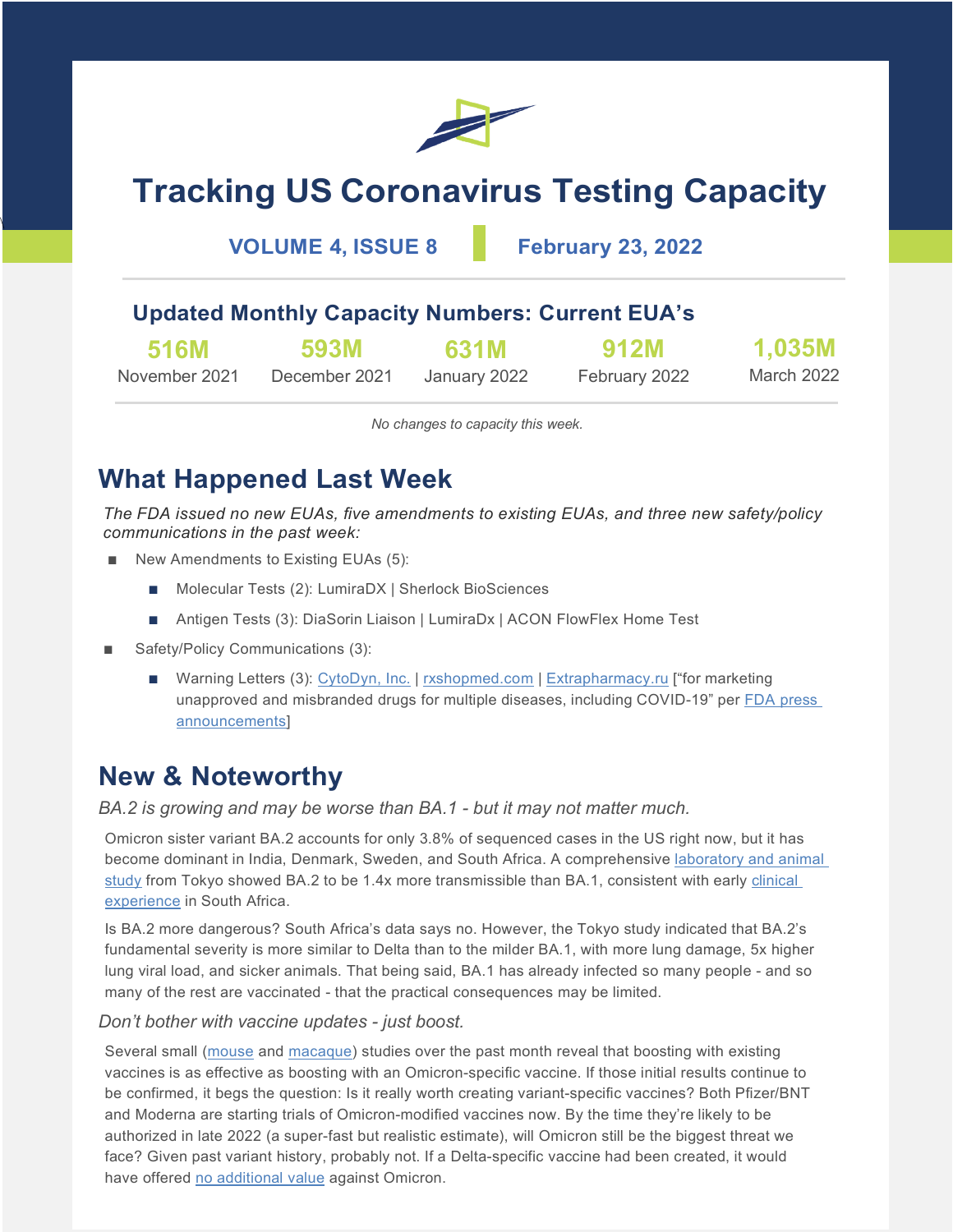And Omicron BA.2 is as different from Omicron BA.1 as the latter is from Delta. [Hybrid boosters](https://doi.org/10.1101/2022.01.31.478406) containing mRNA from several variants may still be worthwhile, but the bottom line is this: After a successful first encounter with a pathogen, the human immune system both maintains and continually [diversifies](https://www.nature.com/articles/s41586-022-04527-1) its reserve of [memory B and T cells](https://doi.org/10.1101/2022.02.14.480394) over time. That gives it the power to effectively address a microbe that's [broadly similar](https://doi.org/10.1101/2022.02.20.481163) to what it's seen before - even if it isn't exactly the same. So, tailoring a round of vaccines to every variant that comes along may not, in the end, be necessary.

### **Food for Thought**

#### *Applying the Lessons of the Pandemic: Testing Edition, Episode 3*

#### *Please, please, please - don't forget COVID lessons learned.*

The UK is in the process of removing all COVID-era precautions, including the provision of free self-tests. The District of Columbia, Philadelphia, and Boston are abandoning proof of vaccination. Reported tests (mostly PCR for the more seriously ill) are down nearly 50% from their peak in early January, and self-tests are now widely available at retail, reflecting increased supply but also reduced demand.

All of us are desperate to return to some measure of normalcy. But we sincerely hope that the decline of Omicron in spring 2022 will not usher in a repeat of the delusions we saw when Alpha declined in spring 2021. As much as we might wish it, going back to pre-COVID times just isn't possible. The "new normal" has to take into account the continuous possibility of a COVID re-emergence. We must continue to push vaccination levels, routine self-testing, and systematic viral surveillance (sequencing & wastewater), or when the next more-transmissible variant arrives, we will head right back to where we were.

#### *California's Evergreen Endemic COVID Experience*

This week, California became [the first state](https://apnews.com/article/coronavirus-pandemic-health-business-misinformation-pandemics-ebc60cf0ce5215711d3906d302a5dc0e) to formally announce a (comprehensive but not detailed) [plan](https://www.cnbc.com/2022/02/17/california-prepares-to-live-with-covid-laying-out-plan-to-fight-future-surges-and-new-variants.html) for how to live with COVID - for now and forever. The focus is all about readiness. It starts with wastewater surveillance - the intention is to recognize any new variant early and assess and adjust the statewide response within 45 days. The state committed to maintaining the ability to administer 500,000 tests and 200,000 vaccines daily. They will create a stockpile of masks, ventilators, and OTC tests. Critically - they intend to have 3,000 additional health-care professionals ready for an outbreak. Commentary: We love this. First, we love that they have a plan. Second, we love that they are making the plan public. Third, we love that the plan acknowledges that COVID is not going away. And fourth, we love that though they are lowering all sorts of precautions today, they recognize that they may have to raise them again in the future - and they're preparing for that eventuality.

#### *K-12 Round Up:*

#### *The masks continue to come off in schools*

Burbio has reinstituted its [state-by-state mask tracker.](https://about.burbio.com/school-mask-policies-by-state/) In the last two weeks, we continued to see masks come off throughout the country. In the top 500 districts, the percentage that require masks moved from 60% to 51%, while the percentage that do not require masks moved from 35% to 48%.

#### *The Good News is…*

We have a twofer this week in the good news department!

New protein-based vaccines from Novovax and Sanofi/GSK are on the horizon. Protein-based vaccines are cheaper to manufacture and have easier storage regimens, and early announcements report similar performance to mRNA vaccines.

Scientists and clinicians are beginning to unravel the complex [cardiovascular](https://www.science.org/content/article/covid-19-takes-serious-toll-heart-health-full-year-after-recovery) and neurological effects that seem to drive Long COVID. Intriguingly, there are parallels to chronic fatigue syndrome, offering the hypothesis that CFS may be due to past viral infections. *Most reassuring*: [Vaccination reduces the](https://www.medscape.com/viewarticle/968707?uac=158276FX&faf=1&sso=true&impID=4028193&src=mkm_covid_update_220217_MSCPEDIT)  [chance of getting Long COVID.](https://www.medscape.com/viewarticle/968707?uac=158276FX&faf=1&sso=true&impID=4028193&src=mkm_covid_update_220217_MSCPEDIT) New data from a UK study shows that not only are vaxxed people less likely to get Long COVID, but if an unvaccinated person does get it, a vaccine helps reduce their symptoms. Might this offer hope for tailored vaccination plans for CFS sufferers?